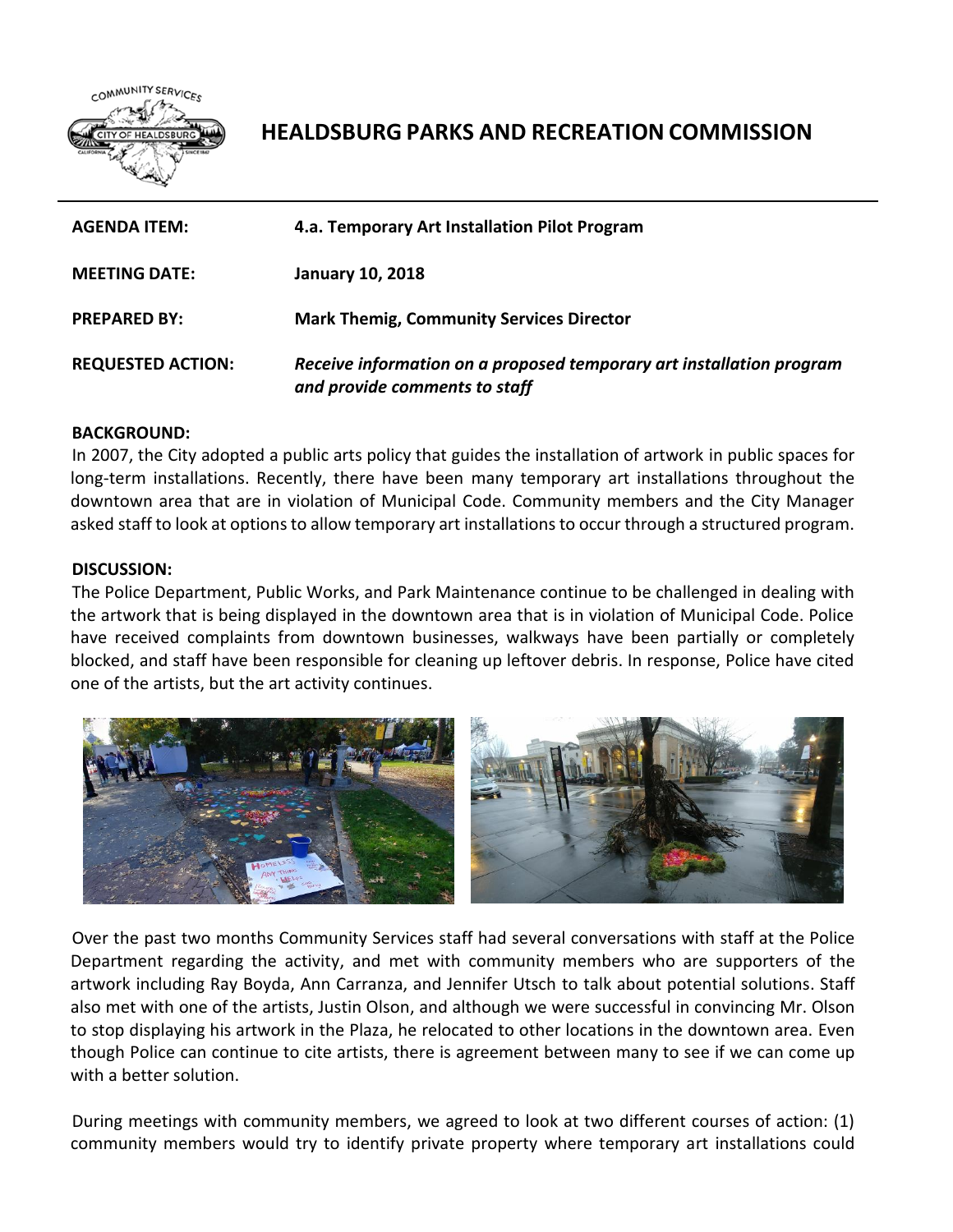occur, and (2) staff would look for a potential public space for this activity. In follow-up conversations with community members, they found that none of the property owners they contacted were interested in accommodating this activity. As a result, staff is proposing to develop a pilot program for temporary art installations using a public space.

### Proposed Location

Staff reviewed several potential locations for temporary art installations including the Foss Creek Pathway, portions of the Plaza, West Plaza, and other locations in the downtown area. The proposed location for the pilot program is the planter bed in West Plaza Park that previously held the fountain, and more recently a sculpture installation that was removed in 2017.

The planter bed needs a refresh, and through this pilot program staff feels that we could create something that would be both visually appealing and provide a legitimate space for artists of all backgrounds to display temporary artwork under a permit process. The planter bed:

- Has a defined boundary so the display area is easily enforceable
- Is relatively large so there could be some creativity for small and large installations
- Has good traffic flow which is important for the artists
- Has no current plan to replace the sculpture that was removed, although we should discuss this in the future when we develop long-term renovation plans for West Plaza





### Program Framework

Staff is proposing to develop the program under the following framework:

- A pilot program  $(3 6$  months) with ongoing assessment
- Established program criteria: permit application process, materials that could be used, review process, length of time a display could be up, rotation of artists, etc.
- Engaging community advocates to help artists with both the permit application process (if needed), and ongoing monitoring of their work
- Engaging community advocates to assist with cleaning up the planting bed and preparing it for the artwork